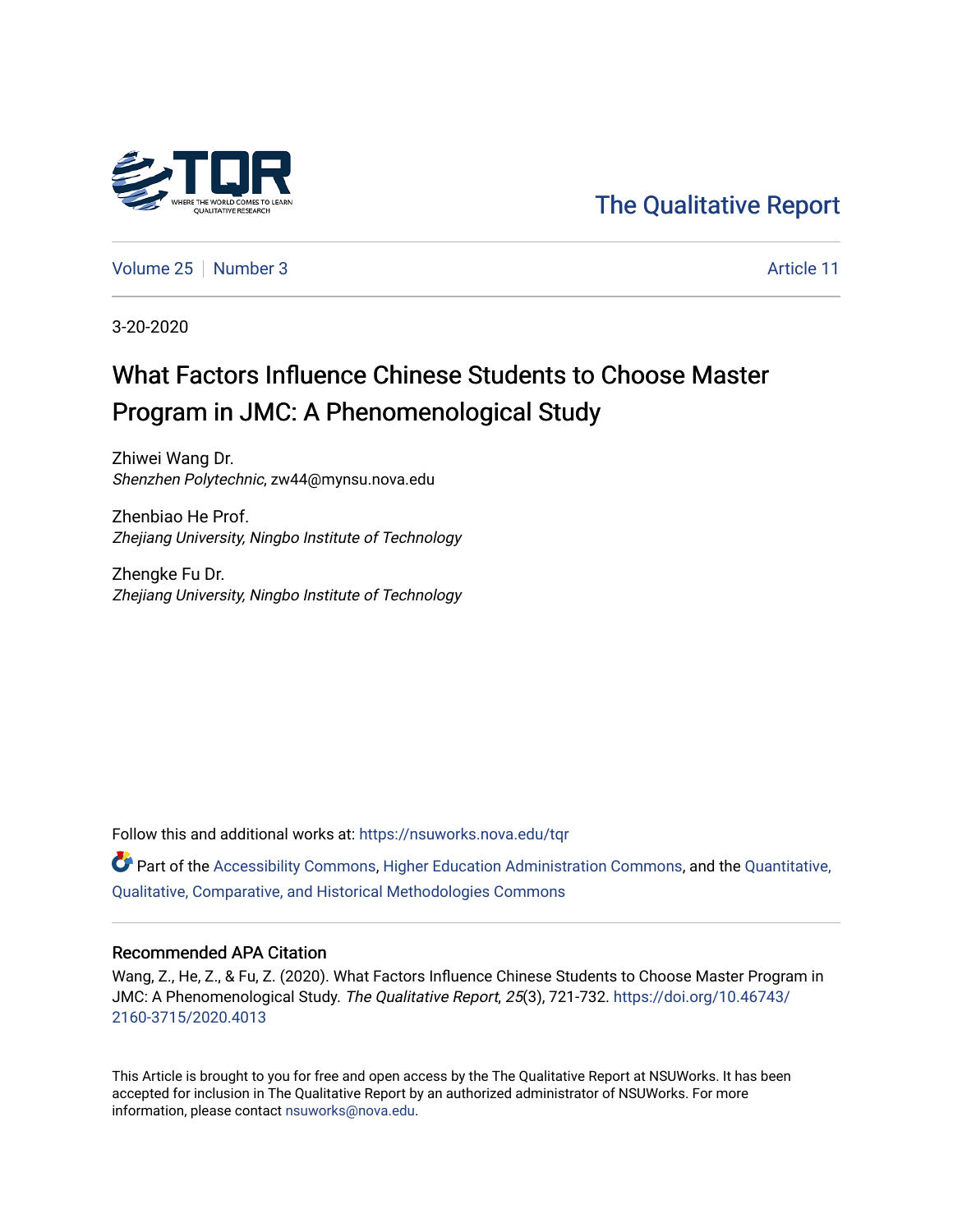# **Qualitative Research Graduate Certificate** Indulge in Culture Exclusively Online . 18 Credits **LEARN MORE**

# What Factors Influence Chinese Students to Choose Master Program in JMC: A Phenomenological Study

## Abstract

The number of Chinese postgraduates in JMC has steadily increased with the growing number of JCC master's programs in in China. Little is known about key factors that influence Chinese students' decisions in choosing which program attend. In order to fill a gap in the academic field, a qualitative phenomenological approach was applied to examine the experiences of seven Chinese master's students in JMC from three different universities in Zhejiang province, China. Three important themes have been created including (1) geographical advantages; (2) recommendation of peers and professors; and (3) course design and curriculum. These findings have important implications for school officials and decision makers, with respect to allocating their resources wiser to make masters programs in JMC more attractive. In addition, this research study is the first analysis of its kind to apply a phenomenological approach to study experiences of Chinese students in making decisions of choosing a master's program. This study lays a valuable foundation for similar topics through a qualitative research method.

## Keywords

Phenomenology, Qualitative, Chinese Students, Master Programs, Decision-Making

## Creative Commons License



This work is licensed under a [Creative Commons Attribution-Noncommercial-Share Alike 4.0 International](https://creativecommons.org/licenses/by-nc-sa/4.0/)  [License](https://creativecommons.org/licenses/by-nc-sa/4.0/).

#### Acknowledgements

I wish to acknowledge Dr. Honggang Yang for his encouragement and guidance. I also want to extend my gratitude to Dr. Robin Cooper and Dr. Jason Campbell. I am especially grateful to the participants for their contributions to and support of this research.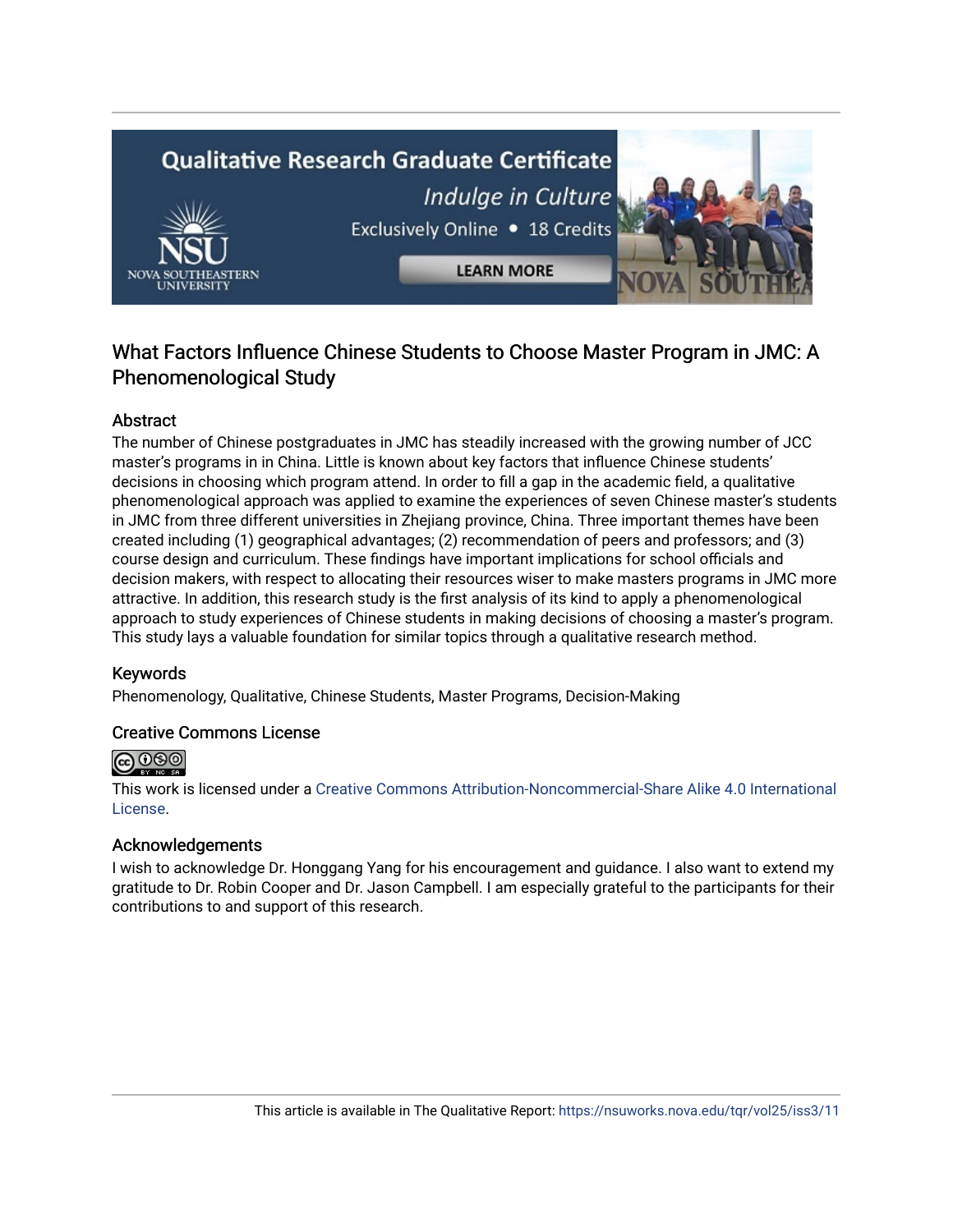

# **What Factors Influence Chinese Students to Choose Master Program in JMC: A Phenomenological Study**

Zhiwei Wang Shenzhen Polytechnic, Shenzhen, Guangdong, China

Zhenbiao He and Zhengke Fu Zhejiang University, Hangzhou, Zhejiang, China

*The number of Chinese postgraduates in JMC has steadily increased with the growing number of JCC master's programs in in China. Little is known about key factors that influence Chinese students' decisions in choosing which program attend. In order to fill a gap in the academic field, a qualitative phenomenological approach was applied to examine the experiences of seven Chinese master's students in JMC from three different universities in Zhejiang province, China. Three important themes have been created including (1) geographical advantages; (2) recommendation of peers and professors; and (3) course design and curriculum. These findings have important implications for school officials and decision makers, with respect to allocating their resources wiser to make masters programs in JMC more attractive. In addition, this research study is the first analysis of its kind to apply a phenomenological approach to study experiences of Chinese students in making decisions of choosing a master's program. This study lays a valuable foundation for similar topics through a qualitative research method. Keywords: Phenomenology, Qualitative, Chinese Students, Master Programs, Decision-Making*

## **Introduction**

China has become a more important role at the international stage with its fast but steady economic growth from the beginning of this century, delivering its strong cultural, economic, and educational influences internationally. The reform of higher education has been one of the central tasks of the Chinese government (Yang, 2010). In order to cultivate and yield more social elites, the Ministry of Education (MOE) and the Ministry of Finance (MOF) have been consistently increasing its financial budget to invest in higher education, making tuition and fees more affordable to more Chinese students (Hong, Shen, & Emeritus, 2017). Under these circumstances, more and more Chinese universities have started to develop postgraduate education by launching variously new master programs. According to facts provided by the Ministry of Education of People's Republic of China (2016), the enrollment of students in master programs in 2015 was 1,584,719, three times larger than the number in 2002. Accordingly, the master programs of Journalism, Mass Communication, and New Media (JMC) as important subjects in China's higher education are growing rapidly too.

China's fast development and expansion of master programs in JMC should not solely be regarded as a result of the larger investment of MOE and the encouragement of the central government. Certainly, the point of view that attributes the growing enrollment of postgraduates in JMC to the stronger financial support of MOE in part explains enthusiasm at the university side but it lacks enough understandings of the global environment, the development of technology, and student bodies. In fact, the growth of student bodies in JMC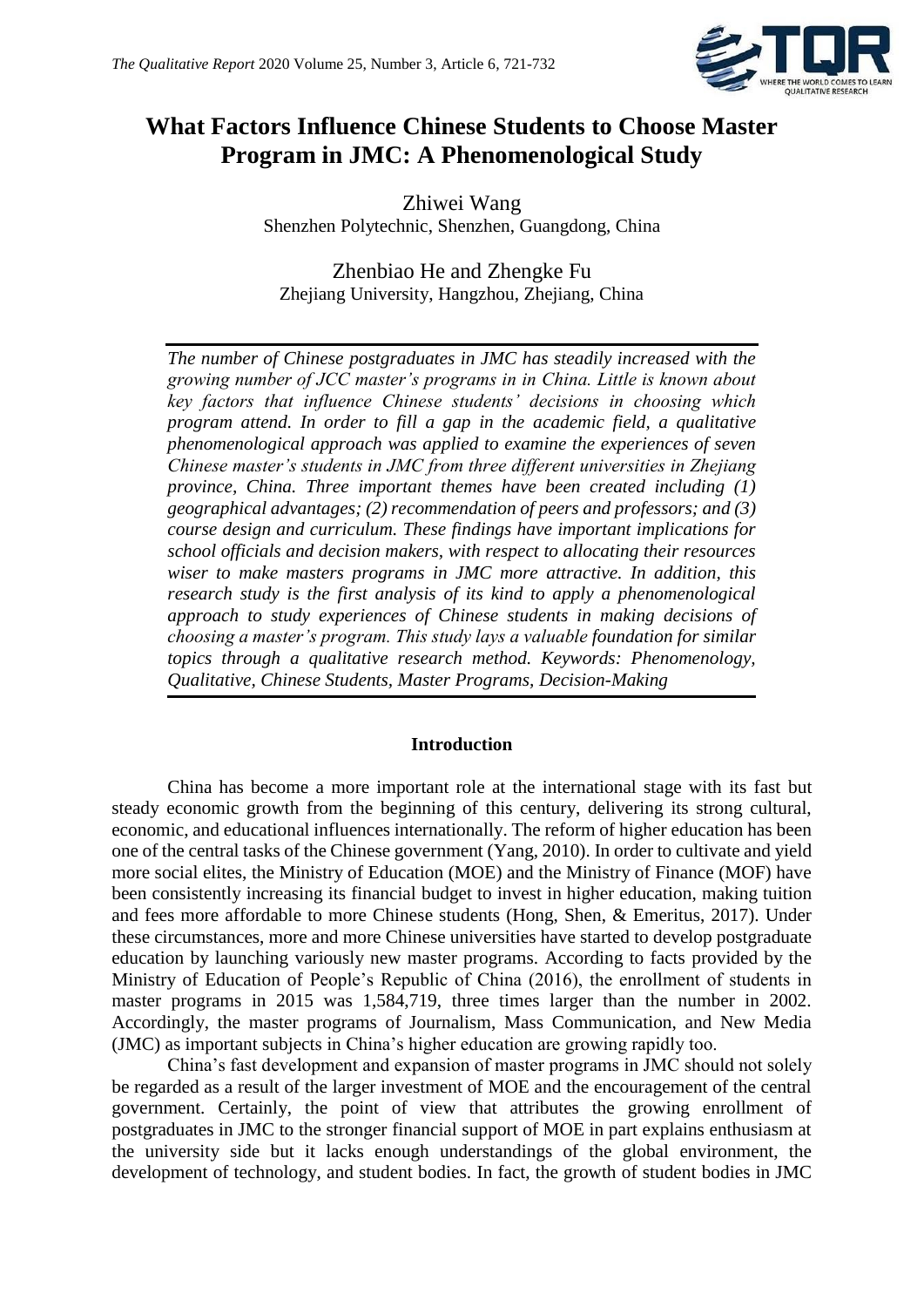at the post-graduate level is a global phenomenon. For example, the number of master programs in JMC in China's counterpart, the U.S., has exponentially increased too. Allum and Okahana (2015) point out that the master's degree is the fastest-growing degree in the U.S. and the number of master level students in JMC is expanding at a rapid rate among all different branching programs. In 1988, the total number of master students in JMC was about 8,000, while in 2010, the number rocketed to 14,775 in the U.S (Tudor, Lee, Whitney, Chelsea, & Paris, 2011). In addition, technology innovation has been understood as one of the driving factors for the flourishing development of degree programs in JMC as it allows wider and faster use of various communication tools and news apps. Wechat, for example, a Chinese popular app, automatically delivers news to about 938 million people in China every day (Jordan, 2017). In the wake of the prosperity of new media, a myriad of new job opportunities has thus been created in the field of JMC, such as internet news editors and online freelance writers. The burgeoning market attracts many young people and propels them to pursue a higher degree in JMC and/or update their knowledge repository. A master's degree in the field of JMC seems to be ideal for those young people who look for job opportunities or get a promotion in this career.

With the growing number of master programs in JMC offered by different universities, Chinese universities have to compete furiously with one another for enrollment as Chinese students have more choices than before. While the competition among master programs in JMC of many Chinese universities becomes more intensive, only a handful of Chinese scholars and educators deeply analyze what factors attract students to master programs in JMC<sup>1</sup>. There were two goals in this study. The first one was in an effort to fill the academic gap by helping build a comprehensive understanding of students' needs and interests with which program directors, deans, and policymakers are able to adjust their admission policies and allocate financial and human resources more wisely. As this study is the first analysis of Chinese applicants' decisionmaking considerations in choosing master programs in JMC with a hermeneutic phenomenological approach, the second goal of this study is to provide the research direction and experiences for future studies in the similar topics through a qualitative approach.

#### **Literature Review**

#### **College Choice Model**

Chapman (1984) proposed a student college choice model in which students' choices are powerfully influenced by their own characteristics and external factors such as characteristics of the college. Hanson and Litten (1989) established a three-stage model for studying student college choices and important factors of colleges that may affect students' choice include the availability of financial aid and size and programs of colleges. However, this model does not entirely fit in characteristics of China's higher education system due to the different educational system between China and the U.S. It is worth noting that the passport for getting into a graduate school in China is not easy to obtain and most applicants have to pass the highly competitive postgraduate admission test (*Kao Yan in Chinese*) and admission interviews. Thus, the admission process is mutually selective between applicants and programs.

#### **University Rankings**

1

The rankings of universities do play a role in catching applicants' attention at first glance (Alter & Reback, 2014). The origin of the university ranking system was from the

<sup>&</sup>lt;sup>1</sup> However, there are many good research studies analyzing factors influencing Chinese students' decision in choosing their colleges (see Chao, 2016; Wang, 2007; Zhang, 2009; Zhang, 2013).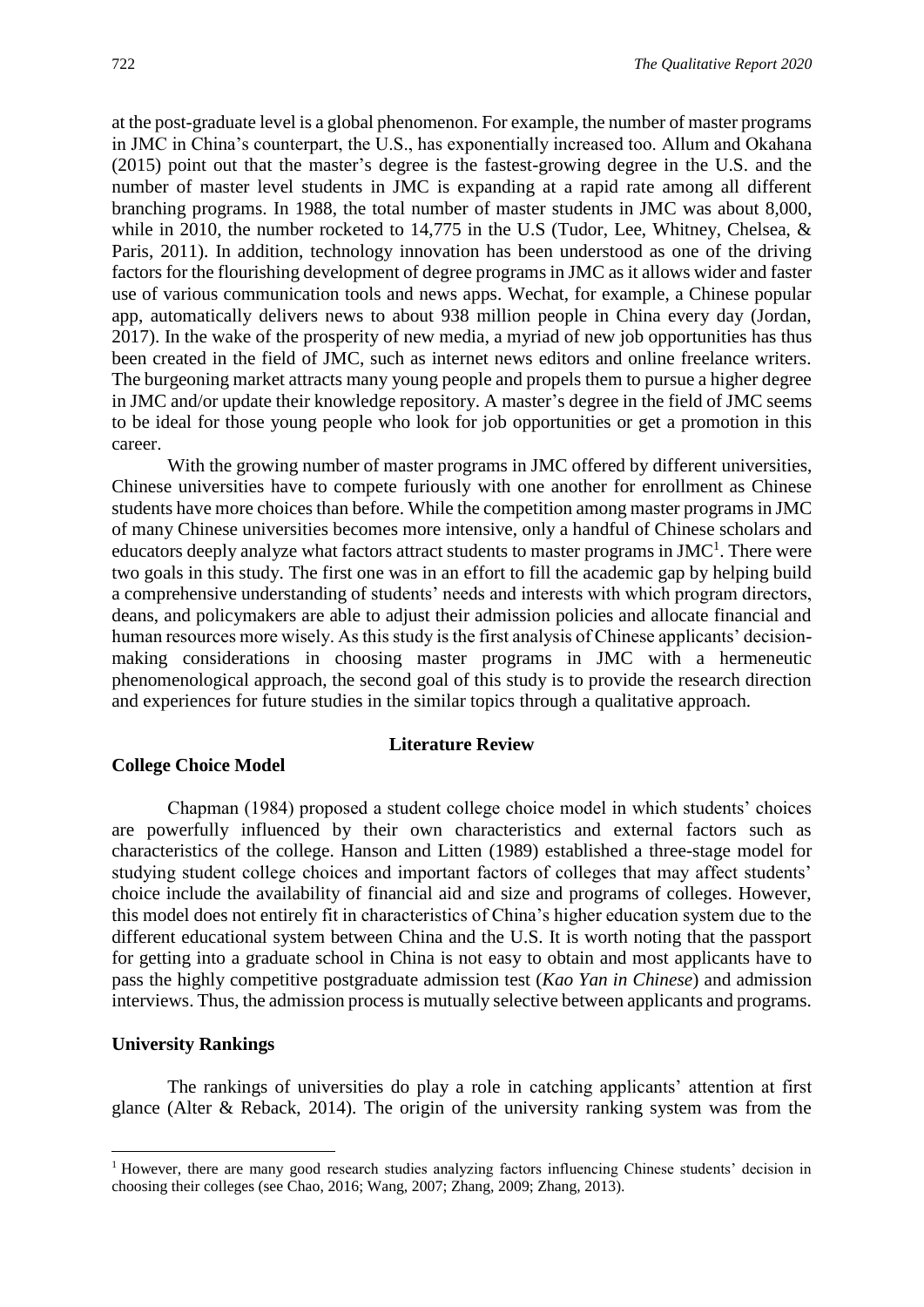United States as *U.S. News and World Report* started ranking universities nation-wide in 1983 to better guide students (Yu & Zhang, 2009). Although Chinese universities have never been ranked officially, the Chinese government did launch the "project 211" and the "project 985" for building world-class universities at the end of the last century (Li, 2004). Names of universities on the list of either the project 211 or project 985 are regarded as an excellent national university that many Chinese students dream about getting in. In 2003, Shanghai Jiao Tong University, for the first time in the history, developed the Academic Ranking of World Universities (ARWU) to rank all of the universities in the world by assessing their research contribution, the number of alumni and staff winning Nobel Prizes and Fields Medals, and other key factors (ARWU, 2017). From then on, Chinese students and parents started to have a clearer concept of rankings of Chinese universities.

It is unquestionable that a university enjoying a higher ranking is more attractive in many students' eyes and even college administrators have to keep a watchful eye on the rankings for the fear that their enrollment may be hurt (Alter & Reback, 2014), but there are other important factors that can strongly influence decisions of Chinese students and their parents when choosing a university. Xin (2010) in his research project argues that Chinese college students also pay great attention to employment prospects, specialized level of subjects, and teachers' resources from a survey with a data size of about 500 participants. More interestingly, Xin (2010) further concludes that Chinese first-batch students, top students who earned higher scores in the Chinese college entrance exam, pay much greater attention to the university rankings than Chinese second-batch students. Interviewees of Xin's survey were all college freshmen and when it comes to a decision made by an adult student for choosing his/her ideal master program in JMC, more factors related to career development would be taken into consideration by applicants.

#### **Location**

Campus culture and location take a large share of decisions when students choose their master programs. Where the program/college/university is located can be highly influential to students as some Chinese students really want to study in big and economically developed cities where more job opportunities are offered (Zhang, 2013). China has its distinctive residence registration system called as "Hu Kou" which constrains some people from poor areas and/or less economically developed cities to big cities (Zhang, 2013), but getting accepted by a master program can help students earn a temporary residency at where the master program is located. Thus, Zhang (2013) further argues that in some situations university location is more important than the rankings and reputation of the university to some students who believe they can make more money in so-called China's tier-one cities such as Beijing or Shanghai where are much more economically developed than other middle-sized cities and small cities.

#### **Campus Culture**

Campus culture and tradition are also important factors that many applicants have to consider in making their choices as academic corruption, unfair grades, and plagiarism have still occasionally occurred in China (Altbach, 2009). Min (2004) also contends that the partial bifurcation between teaching and research continues to be a problem in China's higher education, so Chinese students do evaluate reputation and campus culture when making their decision to choose master programs. In general, established universities with a long history have stricter rules against academic misconduct and adopt a more academic-friendly atmosphere to postgraduates, protecting students away from latent problems, while some new programs in JMC may have more funding and research projects that allow their students to take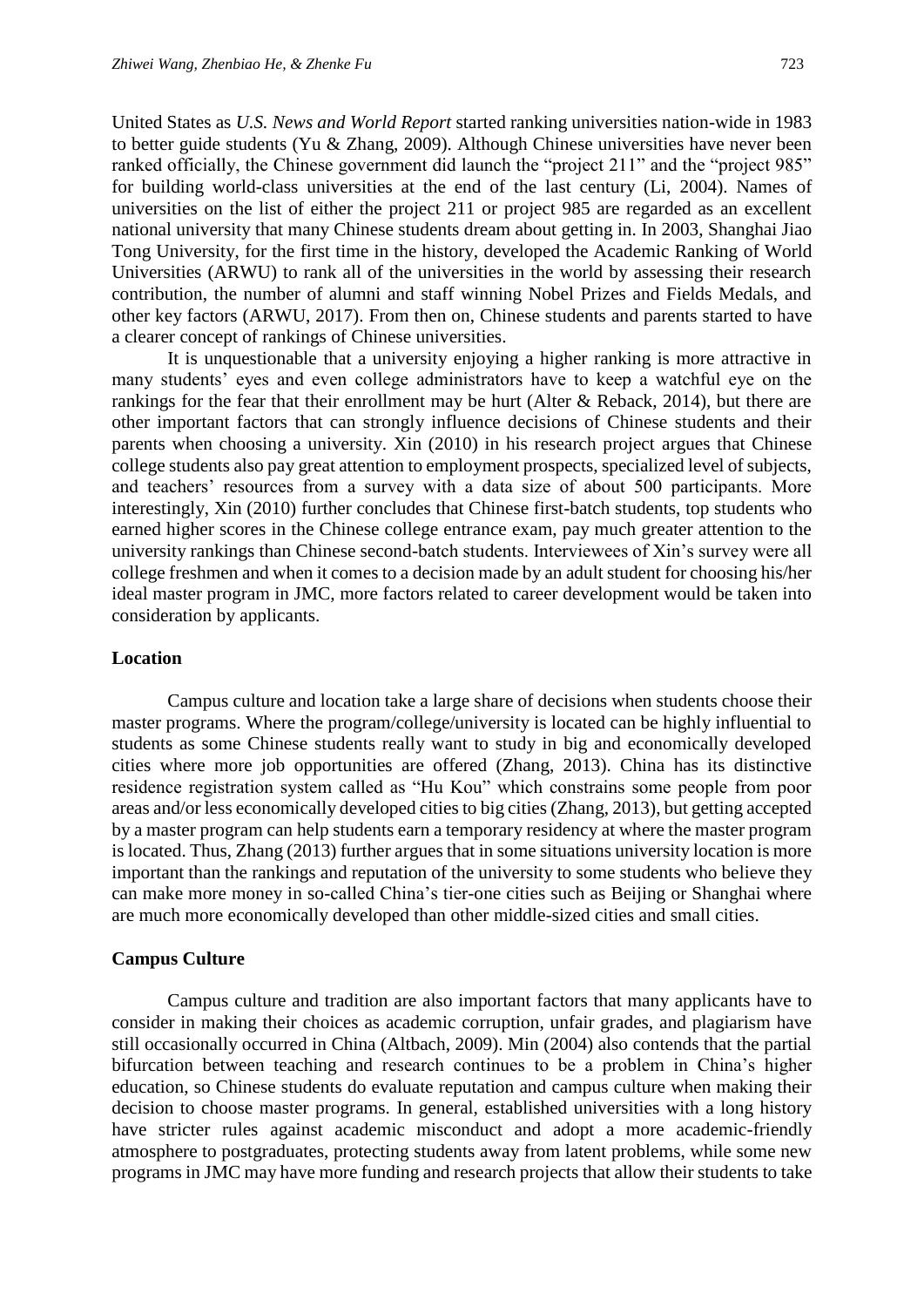part in and earn their research experiences. Different campus cultures have their distinctive advantages/shortcomings and thus attract applicants in different ways.

#### **Professors' Fame**

Moreover, Chinese students in master programs have to choose their academic adviser/supervisors responsible for guiding them closely to publish papers, while in most master programs at the U.S. students do not need to choose such a professor to follow and cowork so tightly. As such, reputation and academic performance of professors have been paid more attention by Chinese students when choosing a master's program. Some researchers (e.g., Greer, 2005) believe that the relationship between advisers and advisees in China's higher education is much closer than that in the U.S., as the academic adviser's job is not limited only in academic tasks, but at the same time Chinese professors and/or advisers also have to morally inspire their students and are even supposed to counsel students' personal lives in many cases. Many Chinese students who want to apply a master's program do a full investigation on professors of their targeting programs before making their decisions. Hence, a good, patient, famous, and prestigious professor may enormously help its master program to earn more applicants.

#### **Course Design**

The course design of a master's program in JMC has been one of the key factors in many Chinese students' eyes. How coursework has been designed undeniably matters and Lowe (2007) uses scholastic capital to refer to knowledge attainment resulting from coursework undertaken in the degree program and concludes it as an influential factor in explaining students' learning motivations. There are many different types of Chinese students in JMC master programs, but they can roughly be grouped into two categories by their future career development. One group of students is to stick to the research track after graduation and they will continue to earn a terminal degree, a Ph.D., while others choose to go directly to the job market. Thus, a good and attractive master program in JMC should help have the needs of two different student groups met.

#### **Methodology**

In order to have a thorough understanding of driving factors of Chinese students' choices for admission of a master program in JMC, a hermeneutic phenomenological research method that helps researchers have a deeper understanding of lived experiences of individuals (Creswell, 2003; Erford, 2008), has been carefully employed into this study. By applying the phenomenological research with a recursive pattern of data collection from participants who experienced the same phenomenon, a multi-faceted explanation of their experiences can be acquired (Creswell, 2013).

The nature of this study calls for the phenomenology approach due to appropriateness. Deeper understandings of the experiences of the individual regarding how Chinese master students made their choice of choosing a master's program in JMC can be produced. With the phenomenological approach, greater insight into individual experiences allows researchers to search for commonality among experiences (Erford, 2008), so key factors influencing Chinese students' decisions are able to be identified. Overall, the design, goals, and purpose of this study is a good match for a phenomenological approach.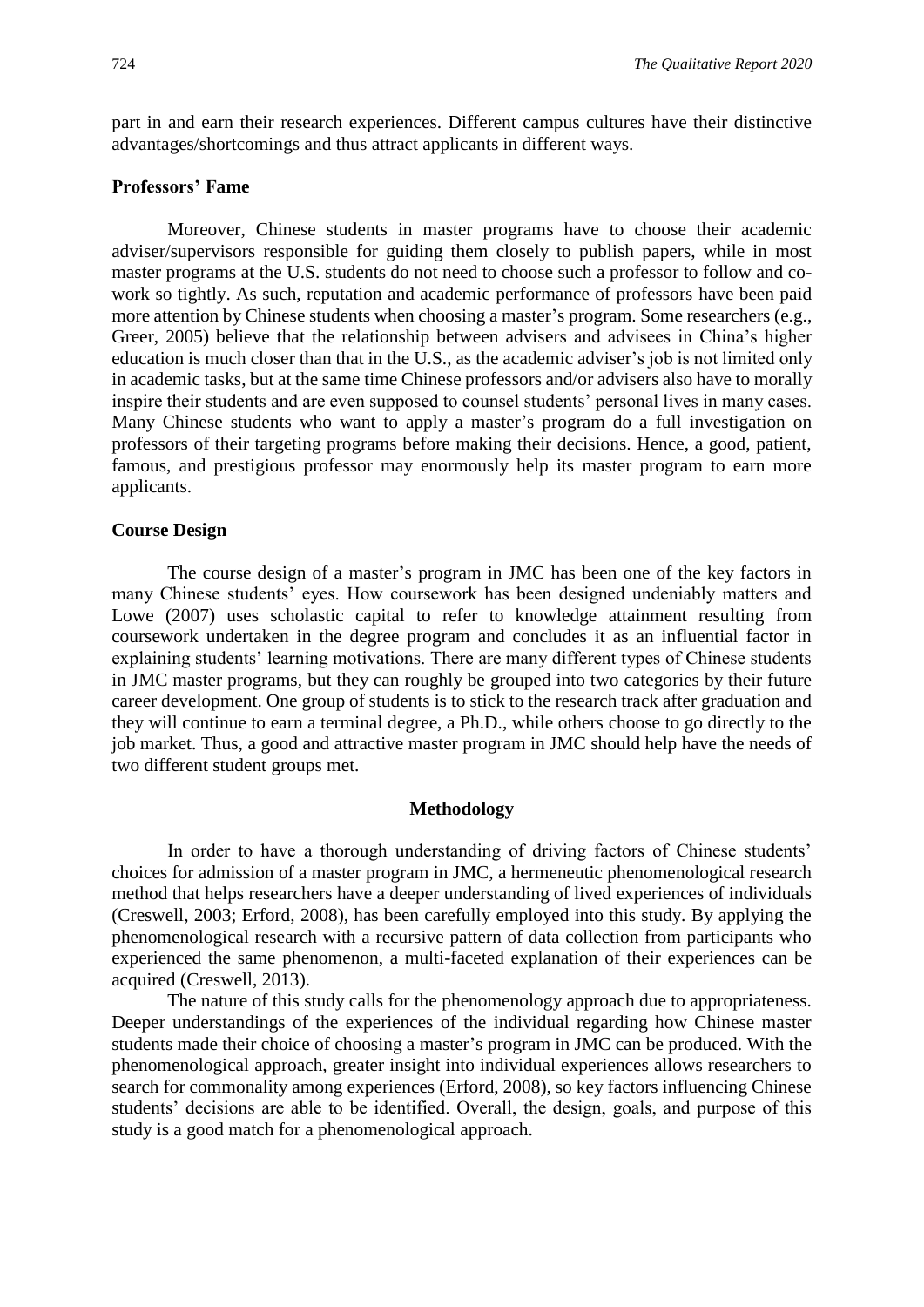#### **Participants**

The participants in this study were identified as Chinese master students in JMC. Chinese master students from other fields and international students studying in China were excluded. A network sampling method was applied for participant recruitment. A total number of 7 participants was selected. All 7 participants were all attending this research study voluntarily and were master students in JMC from three different universities in Zhejiang, China. All participants were well informed about the purpose of this study, the research procedures, and the benefits and potential risks of this research study during the recruitment stage. The participants' age ranged from 23 to 35 years with a mean age of 28. Their names were replaced by pseudonyms for protection.

#### **Procedure**

All Chinese participants were interviewed face to face with an open-ended, semistructured protocol. Research questions in the interview protocol were developed based on literature review, thoughts, and discussions of all three researchers, and feedback from a few Chinese students. The protocol covered a broad range of questions related to factors influencing how they made their decisions in choosing a master program. For example, some interview questions were: why they chose to study in their current program in JMC but not others, and what they like and dislike about this program before making their decision. During each interview, additional questions were added according to each participant's response.

All interviews were conducted on a two-to-one basis, which means two researchers versus one participant. One researcher asked questions and the participant answered the interview questions, while the other researcher was responsible for taking notes. The length of each interview lasted from 60 minutes to 90 minutes. Six interviews took place at the researchers' office and one interview was done in an empty classroom at a university. During the interviews, audio recorders were used to ensure accuracy. Participants were asked to clarify their answers when responses were not clear to researchers.

#### **Data Verification**

To verify the accuracy of the data that were collected, follow-up interviews have been held with all seven research participants as trustworthiness is a major concern in qualitative studies (Moustakas, 1994). The follow-up interviews are relatively short, about 10 to 15 minutes, and mainly were conducted through phone calls. During the subsequent interviews, the researchers skillfully asked research questions similar to previous interview questions so that the data already collected could be carefully verified. If there was anything that was not clear to the researcher from a previous interview, the researcher then asked for a more detailed explanation during short follow-up interviews. As the length of follow-up interviews was short, only were unclear answers and/or ambiguous answers to core questions tested.

#### **Data Analysis**

A three-reading cycle on research data for creating themes suggested by Smith, Flowers, and Larkin (2010) was strictly followed in the data analysis process. Also, the audiotape was carefully listened to and reviewed in order to process the experiences described by the participants. Then, each individual transcript was carefully scrutinized to identify recurring themes and passages related to the same theme were grouped into one broad category.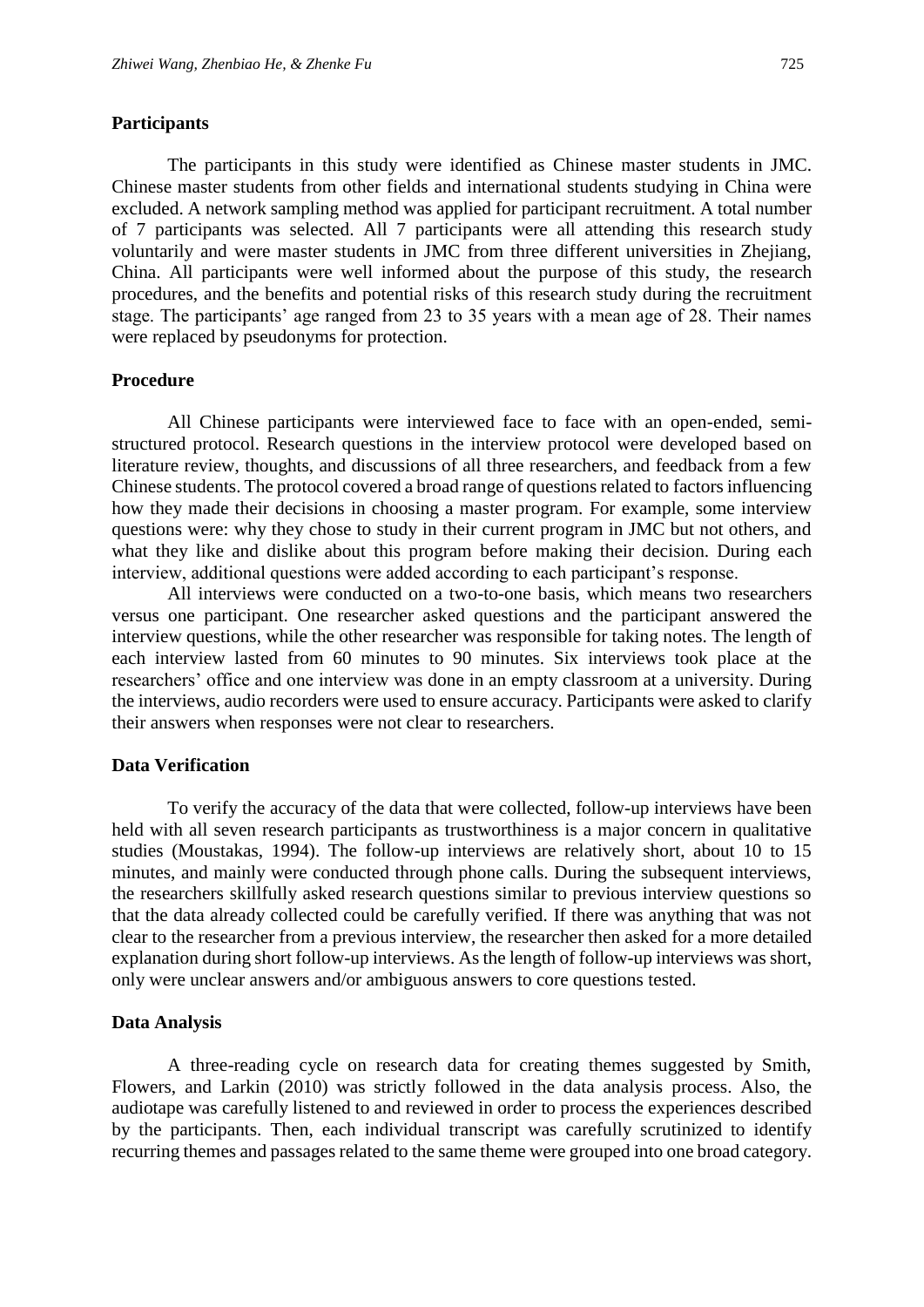Finally, each theme in accordance with each research question was examined by all researchers again.

#### **Results**

After a thorough analysis process, three identified themes are presented: geographical advantages; recommendation of peers and professors; course design and curriculum.

#### **Geographical Advantages**

It was found that geographical location of a master program in JMC took a large portion when it comes to applying a master program in JMC, as all participants discussed that this factor can't only hugely influence the life quality during their school time, but they believed that they can better develop their career in the city where their master program is located as they can take advantage of the people connection and resources that their programs provide.

Geographical location is really important to me. As my major is Mass Communication, only can big firms in developed cities offer certain positions for which my major fits. In addition, big cities, especially coastal cities have more shopping malls and good restaurants. When you choose the program, actually you are choosing the city where you have to live for at least two years, so you must hope that you live in a famous and big city that provides convenient transportation and good facilities. (Interview with participant B, 2018)

From my personal experiences, geographical location and weather are critical to me. I used to study in North China for four years to earn my bachelor's degree. I really dislike living back there again. The reason why I chose this program was because of the city that the master program is located. In this city, you are able to visit many historical monuments and attractions. And when you mentioned your university to other people, although they may not know your university or your program, they can still know your city. That is extra merit. (Interview with participant C, 2018)

Moreover, some participants also show their strong emotional attachment to the city where they have chosen to study for master's degrees. In the case of Participant D, E, and F, they all chose the cities first before choosing which program to apply. When the city had been aimed, they started selecting different universities and programs offered in that city. Participant E and F even used the geographical location as a tool to limit their choices, so they can compare master programs in JMC from other aspects such as rankings and research opportunities.

I graduated with a bachelor's degree in my hometown in Sichuan, but I wanted to get a job in this city where I am doing my master's degree now. I got friends living in this city and I knew the average income in this city is higher than my hometown. However, I did not think that it was easy to get a good job at that time. I only held a bachelor degree and too many people got a bachelor degree in China. Thus, I tried to get into a master's program in this city first. By attending the university, I have two more years to build my people connection and know more about this city. (Interview with participant D, 2018)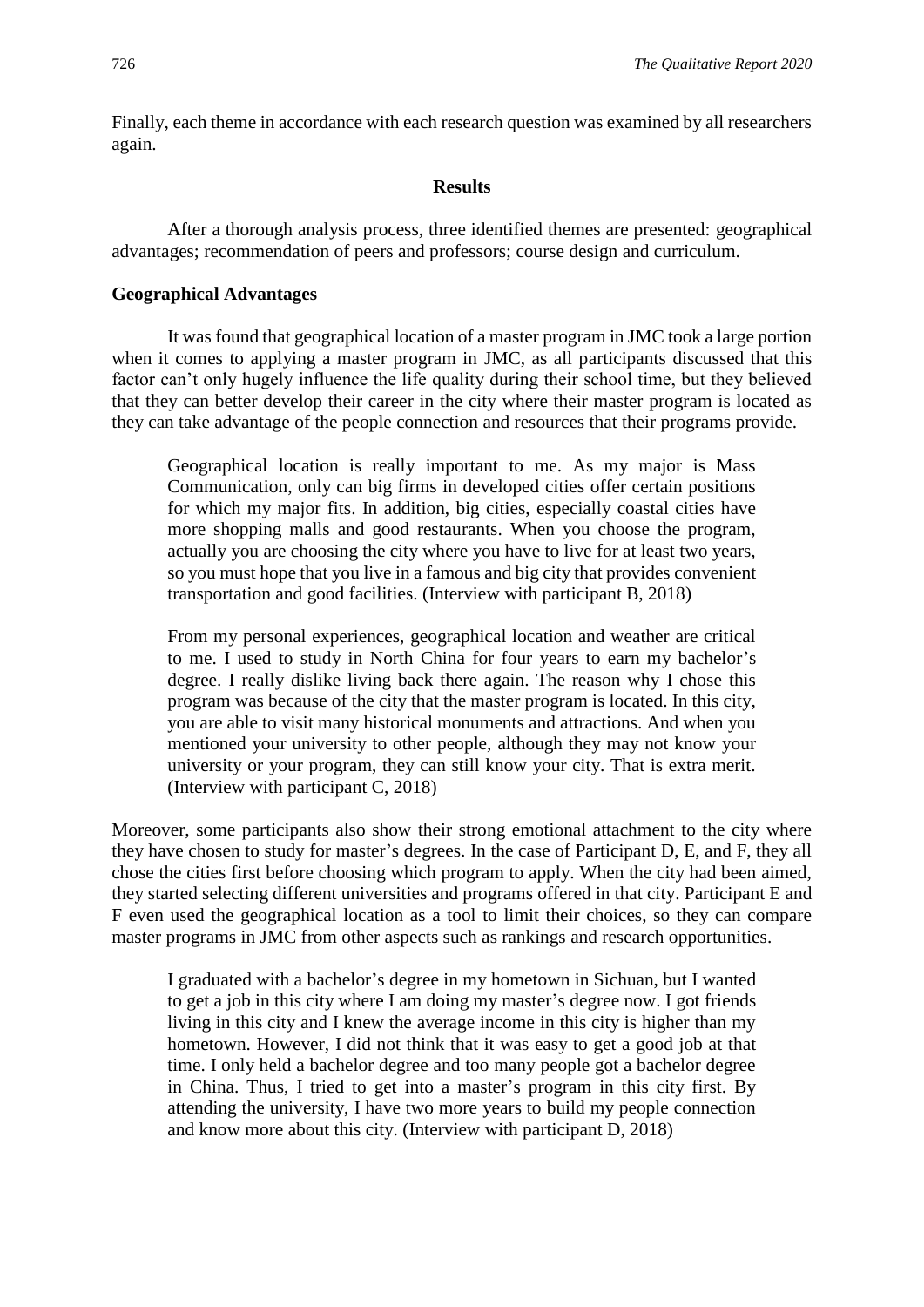I spent four years in Hangzhou, so I know Hangzhou pretty well. It is the most beautiful city in China, even in the world. If there was a university offering the same master program in Anhui or Henan and enjoyed a higher ranking and gave me an offer, I would not go there. Why? I am not familiar with those cities. In Hangzhou, I always know where I can go for fun after class. I got a bunch of good friends here. I like here, so the location is very important to me. (Interview with participant E, 2018)

My boyfriend is in this city and we were suffering from a long distance as undergraduates a few years ago. He wanted me to apply for this program so we can stay together. I visited this city before and I felt that the city is pretty and I got many romantic memories about my boyfriend in this city, so when I made my choices for admission, I limited myself in a couple of universities only in this city. Thus, the location of a university is important to me for personal reasons. (Interview with participant F, 2018)

#### **Recommendation of Peers and Professors**

Of All 7 participants, only one (participant G) explicitly explains he has a highly selfconfident personality and would not be easily influenced by the opinions of others, especially at those important decisions that can possibly have a serious impact on his future. Other participants really took the recommendations of peers and professors seriously when making their choices. Participants' opinions can really be changed with strong recommendations and/or negative descriptions of peers, advisers, and professors. Recommendations made by professors are more important and reliable than that of peers and advisers to participants according to their experiences.

I did not think recommendations from peers were important. They told you their cousins or their friend's study at that university, so this university should be good. The truth may be they never really knew about the rankings of the university that they recommended to you. However, if recommendations are from my professors, that is really different. Professors have to take their responsibility for their words, so they have to be more cautious when evaluating a university or a master program. Thus, I really took it and changed my original plan when my professor strongly recommended this program to me. I trusted him. He did not make money from helping me, so there was no reason to doubt his advice and he wanted me to succeed. (Interview with participant A, 2018)

If all peers and advisers all say good things about this program, it means that it is a good program with a prestigious reputation. Otherwise, why all people say good/bad things about this program? In my case, I did answer my program adviser about a couple of master programs during my preparation period for application. You know we can only apply for one master program and take the exam for the program per year in China. It means if you make your goal wrong, you waste one year. I did not want to waste my time. In order to save your time and energy, you have to compare different universities and collect enough information about the program that you are interested in. Hence, asking your academic adviser and peers is a fast way to get the information that you need. As advisers work at universities, they are able to know more information about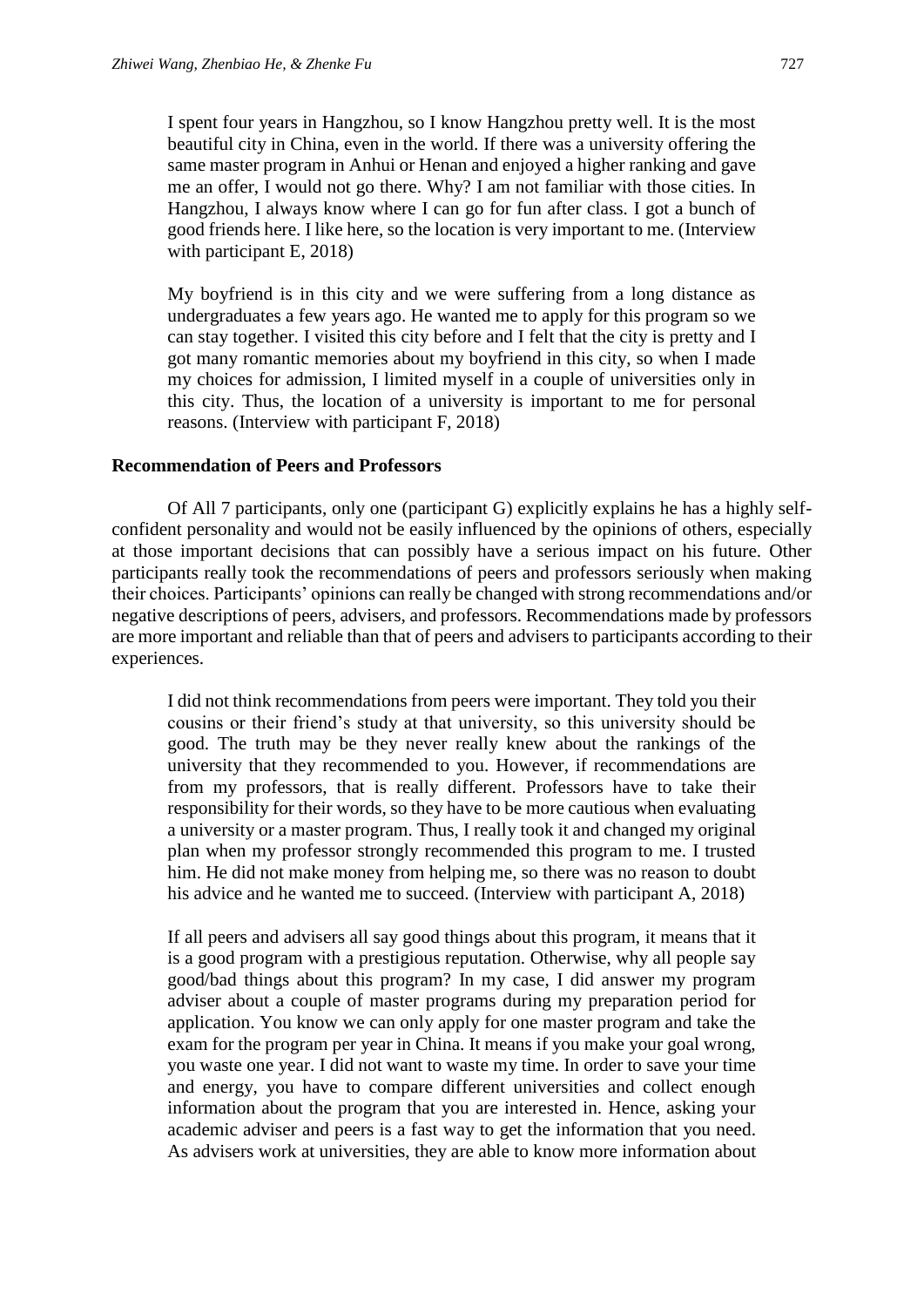university and master programs than you. Thus, I thought their advice was important to me. (Interview with participant B, 2018)

Yes, my professor did recommend this master program to me. My major was not media and communication so I did not know which master program in JMC was good. At the same time, I realized that the rankings of the university were not always equal to the rankings of a master program in JMC. At this point, the recommendations of professors were important to me. One of my professors taught me one course, Media Industrial, and he is knowledgeable and he used to study in this master program. Then, I asked him opinions and he said a lot of good things about this program and it played an important role in helping me make my decision to apply and take the test for this master program. (Interview with participant C, 2018)

Participant D and E also experienced similarly strong recommendations with participant C, but the persons who strongly recommended the JMC program were peer friends of them but not academic advisers/professors. They confessed that these recommendations and introductions had a significant impact on them and finally their decisions were made based on these recommendations. Friends' introductions were checked for validity if too much positive information about a master's program was given in participant E's case.

At that time, as I mentioned, several friends of mine lived in Ningbo. They all said good things about this university. They have been there and they said the campus is beautiful. We got good relationships with one another, so they would not lie to me. Also, as they think that the campus is beautiful, I want to get them impressed[laughter]. I thought if I was accepted by the program, my friends got perfect excuses to visit me and the beautiful campus. Thus, their introduction and recommendation were important to me. (Interview with participant D, 2018)

There are many universities in Hangzhou, so I faced many different choices at that time. I got a close friend who repeatedly recommended this university to me, because he graduated from this university. In fact, back to that time, this university was not the first choice of mine due to the lower ranking of this university. However, as my friend repeatedly said the master program in JMC is different, it raised my interests gradually and then I checked it online. There was much news about this program as well as professors in this program, so I changed my mind and applied for this master program. (Interview with participant E, 2018)

### **Course Design and Curriculum**

Although there are different expectations held by participants on the curriculums of master programs in JMC, all participants regard the curriculums as a core factor that must be taken into consideration when comparing different master programs in JMC. As there are some similar master programs in JMC, for example, mass communication and journalism, participants have to choose the most suitable program that they think fits best in their interests as well as their future careers. Thus, carefully analyzing and comparing curricula offered by different master programs were a necessary job that all participants did in making their decisions.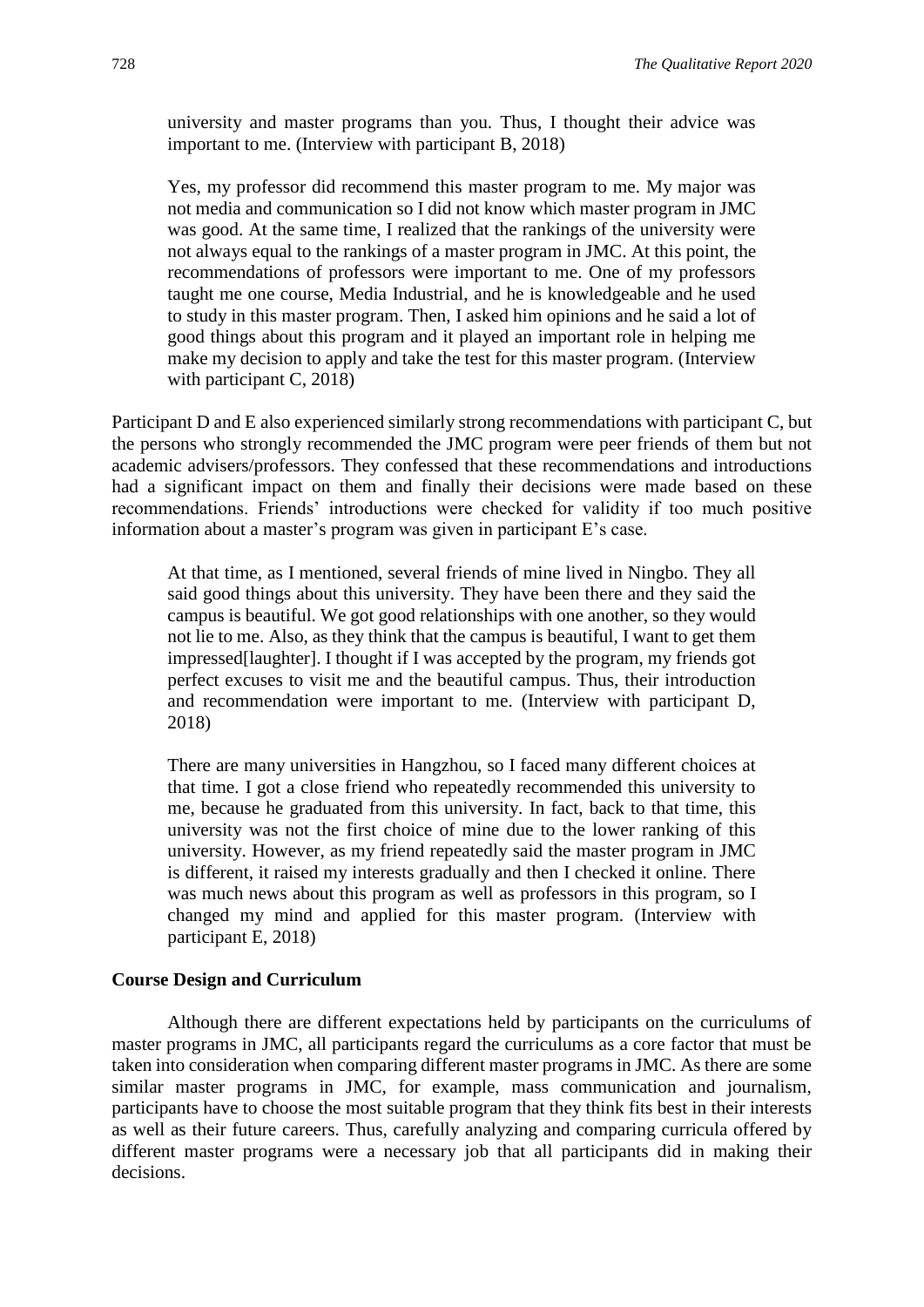Of course I was attracted by this program with their curriculum. I did not want to spend too much time to learn some unpractical theory courses. I wanted to learn something useful and helpful for leading me to a well-paid job position after graduation. I went over curricula of other master programs and they listed some useless courses as compulsory courses, say, media history. I did not think I was interested in this course and I did not think this course could bring me a job. However, in the curriculum of my program, media history is provided as an elective course and that is reasonable. I am more interested in the news interview, news writing, and post-production, so at that time I was specifically looking for these courses in their curricula. (Interview with participant C)

If you plan to earn a master's degree in JMC, the first thing you need to know is what they teach you in the master program. For me, my major in college was new media, so I was wondering what new skills professors from the master program would teach me. Some people say all universities got similar curriculum in JMC and they are totally wrong. Some master programs in JMC are three years long, while others are two years programs. The point is that you never know it until you look at the program website and the curriculum. It is extremely important to me as I want to graduate as soon as possible, so how the curriculum of the master program is designed really matters. (Interview with participant G)

#### **Discussion**

The focus of this study was to investigate the lived experiences of Chinese master students in JMC regarding how to make their decisions in choosing their master programs and the results of the hermeneutic phenomenological analysis provided an overall picture of decision-making considerations of Chinese students at the master level in JMC who participated in the study. These results are highly valuable to Chinese higher education, especially to policymakers and education leaders of Chinese institutions, as they are not only able to have a deeper understanding of applicants' decision-making considerations but they can also adjust their recruitment strategies for applicants for master programs in JMC.

The patterns of how Chinese participants had made their choices for a master program in JMC have been clearly identified. First of all, geographical location is an extremely important factor that Chinese students have to think about carefully. The findings strongly suggest that JMC master programs in economically developed, famous, big, and coastal cities are more attractive to applicants and this result is in consistent with conclusions of previous studies (e.g., Zhang, 2013). The considerably huge gap in income between small towns and big cities in China has in part resulted in such a social phenomenon. In 2016, the average income in Shanghai, one of the most economically developed cities in China, was 6,504 RMB per month per person (Melnicoe, 2017), while rural households in China only have a per capita income of \$120 dollars a month, about 840 RMB (Shapiro, 2016). Thus, Chinese talented applicants are more likely to be attracted by postgraduate programs in JMC in economically developed cities. The findings also implied that JMC master programs in inland and small cities need to be financially supported more by MOE in order to attract good applicants.

In the current study, we also evaluated the importance of the university rankings in influencing participants' decisions of where to enroll. It was not surprising that Chinese postgraduates in JMC who were more career-driven tend to care less about the university rankings. Interestingly, few participants in interviews also doubted about the AWRU ranking system, the most authoritative ranking system in China, by complaining that ARWU gives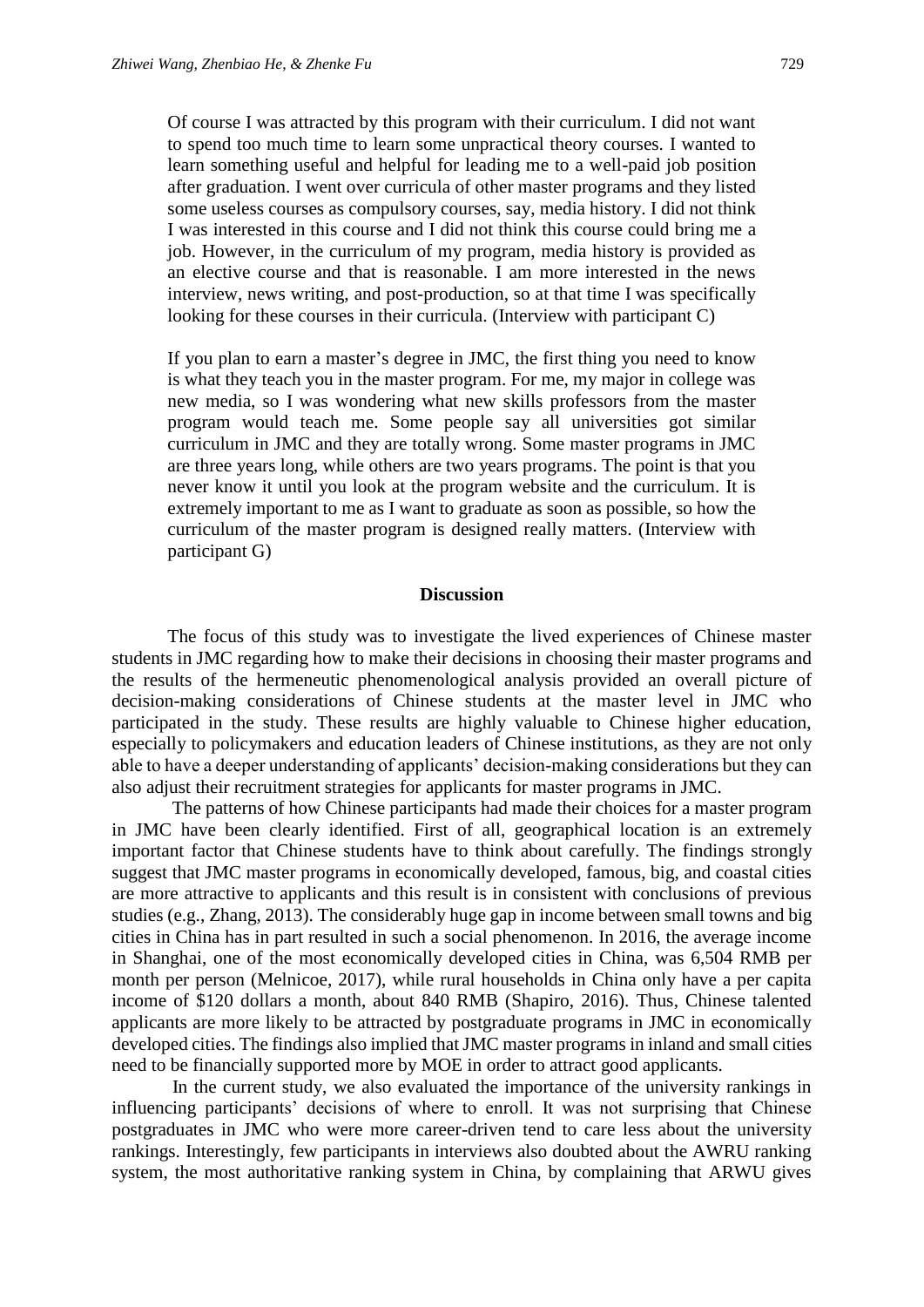unfairly higher weight to research in natural sciences while paying a little attention to social sciences in ranking Chinese universities, so they did not really trust and relied on the AWRU ranking system when making their decisions of which master program to enroll in JMC.

The results of this study also suggested that parents' suggestions are less influential to Chinese applicants for master programs than applicants for undergraduate education, while recommendations from peers, advisers, and professors are relatively important and, in some situations, decisively important. As participants did their own research on the Internet for searching for information about the master program recommended by others, a stronger online presence of a master's program in JMC is more likely to be attracted to strong applicants.

The research also concluded that the course design of a master program in JMC is a critical factor in attracting applicants, which was consistent with the literature that showed scholastic resources matter to Chinese students. JMC Applicants may have their different learning needs to be addressed at the master level and some are career-based needs and others are interested-based needs. Findings implied that a more flexible curriculum which includes some elective courses for addressing the needs of different students is more attractive. In addition, a shorter learning period is in general more welcomed.

#### **Limitations and Future Research**

While this study is limited by its size and is confined to Chinese students at the master level in JMC at three universities in Hangzhou and Ningbo, two economically developed cities in China, it does provide direction and insight for future research to build upon. The sample size for a qualitative method can be accepted as a good representation of Chinese students at the master level in JMC, as the number of Chinese postgraduate students in JMC as a student group is not very large. In addition, as this study is the first qualitative analysis in its kind for understanding driving factors of Chinese students' decisions in choosing their master programs in JMC, it helps lay a valuable foundation for other research studies in studying students' decision-making considerations.

Due to the limited sample size and issues addressed in this study, researchers believe that there are additional issues which need to be further investigated. Academic research on the decision-making considerations of Chinese students at the graduate level is too limited, while the number of graduate students is growing at a highly fast rate. Besides, there is limited empirical research on the understanding of differences of driving factors between Chinese undergraduates and graduates in choosing schools.

#### **References**

- Alter, M., & Reback, R. (2014). True for your school? How changing reputations alter demand for selective U.S. colleges. *Educational Evaluation and Policy Analysis, 36*(3), 346- 370.
- Academic Ranking of World University (ARWU). (2017). *About academic ranking of world universities*. Shanghai.<http://www.shanghairanking.com/aboutarwu.html>
- Allum,J., & Okahana, H. (2015). Graduate enrollment and degrees: 2004 to 2014. Washington, DC: Council of Graduate Schools.
- Altbach, P. G. (2009). One-third of the globe: The future of higher education in China and India. *Prospects. Paris, 39*(1), 11-31.
- Chao, C. (2016). Decision making for Chinese students to receive their higher education in the U.S. *International Journal of Higher Education, 5*(1), 28-37.
- Chapman, D. W. (1984). A model of student college choice. *Journal of Higher Education, 52*(5), 490-505.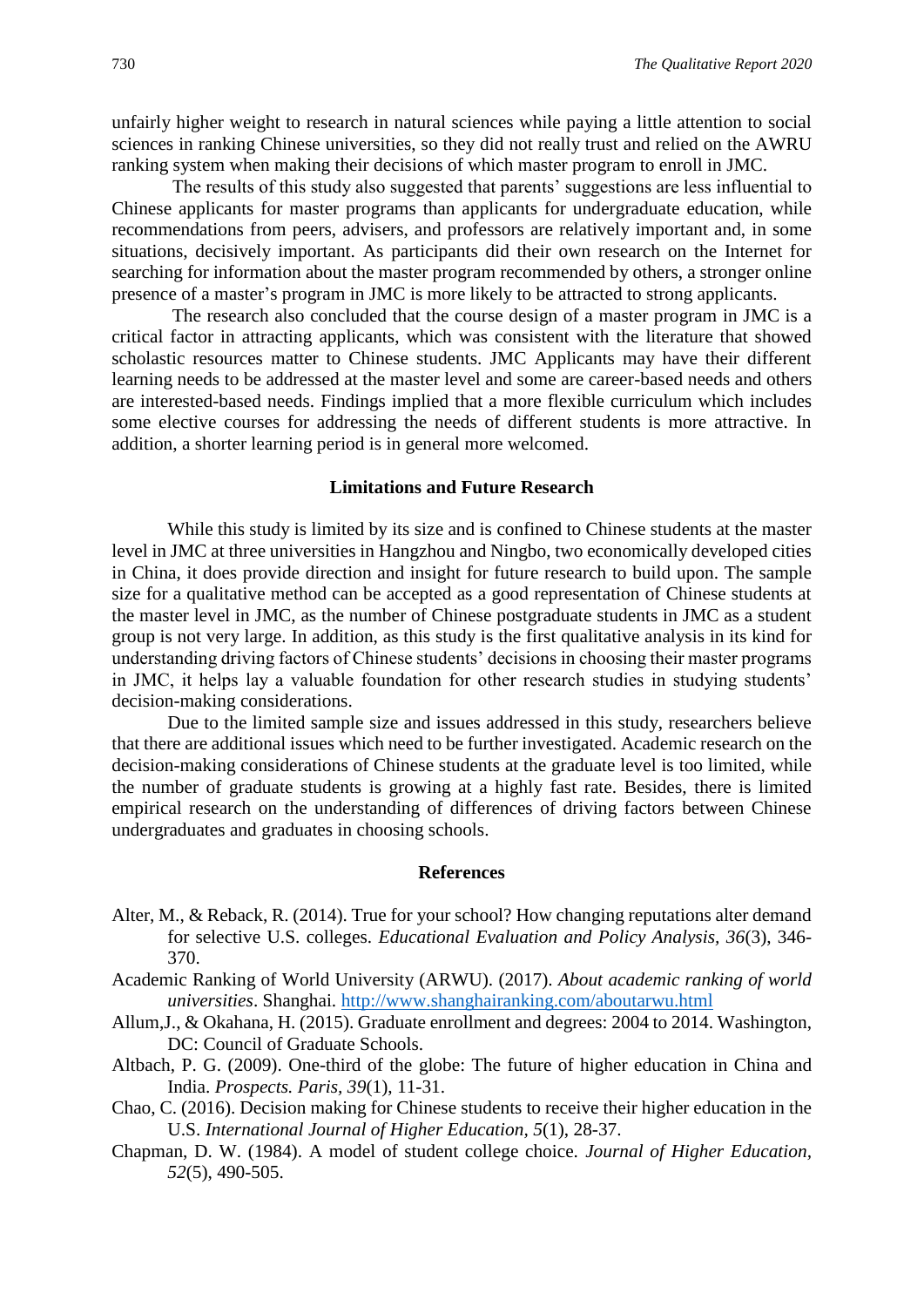- Creswell, J. W. (2003). *Research design: Qualitative, quantitative, and mixed approaches.*  Thousand Oaks, CA: Sage.
- Creswell, J. W. (2013). *Qualitative inquiry and research design.* Thousand Oaks, CA: Sage.
- Erford, B. T. (2008). *Research and evaluation in counseling.* Boston, MA: Houghton Mifflin/Lahaska Press.
- Greer, B, J. (2005). *Overcoming academic challenges: The experiences of mainland Chinese graduate students at an American university* (Unpublished Doctoral Dissertation). The University of Iowa. Iowa, U.S.
- Hanson, K. H., & Litten, L. H. (1989). Mapping the road to academic: A review of research on women, men, and the college-selection process. In P. J. Pertun (Ed*.*), *The undergraduate woman: Issues in educational equity* (pp. 73-98). Lexington, MA: Lexington Books.
- Hong, S., Shen, H., & Emeritus, D. B. J. (2017). *Higher education finance in China*. Buffalo, NY: State University of New York at Buffalo.
- Jordan, N. (2017, May 31). *China's WeChat captures almost 30% of the country's mobile app usage: Meeker report.* CNBC. Retrieved from [https://www.cnbc.com/2017/05/31/wechat-captures-about-30-percent-of-chinas](https://www.cnbc.com/2017/05/31/wechat-captures-about-30-percent-of-chinas-mobile-app-usage-meeker-report.html)[mobile-app-usage-meeker-report.html](https://www.cnbc.com/2017/05/31/wechat-captures-about-30-percent-of-chinas-mobile-app-usage-meeker-report.html)
- Li, L. (2004). China's higher education reform "1998-2003" a summary. *Asia Pacific Education Review, 5(1),* 14-22.
- Lowe, J. (2007). *Decision making by Chinese students choosing UK and Chinese universities* (Research Report 000-22-0911). Swindon, UK: Economic and Social Research Council.
- Melnicoe, M. (2017, May 5). China: Wage increases level off with economy. *Bloomberg Law.*  Retrieved from<https://www.bna.com/china-wage-increases-n73014450562/>
- Min, W. (2004). Chinese higher education: The legacy of the past and the context of the future. In P. G. Altbach & T. Umakoshi (Eds.), *Asian universities: Historical perspectives and contemporary challenges* (pp. 53-84). Baltimore, MD: Johns Hopkins University Press.
- Ministry of Education of People's Republic of China. (2017). Educational statistics*. Number of students of formal education by type and level.* Beijing, China: Ministry of Education, People's Republic of China.
- Moustakas, C. (1994). *Phenomenological research methods.* Thousand Oaks, CA: Sage.
- Shapiro, J. (2016, Sept 16). China is still really poor. *Real Clear World.*  [https://www.realclearworld.com/articles/2016/09/16/china\\_is\\_still\\_really\\_poor\\_1120](https://www.realclearworld.com/articles/2016/09/16/china_is_still_really_poor_112050.html) [50.html](https://www.realclearworld.com/articles/2016/09/16/china_is_still_really_poor_112050.html)
- Smith, J. A., Flowers, P., & Larkin, M. (2010). *Interpretative phenomenological analysis: Theory, method and research.* Los Angeles, CA: Sage.
- Tudor, V., Lee, B. B., Whitney, K., Chelsea, T., & Paris, D. 2011. *Annual survey of journalism & mass communication enrollments.* Athens, GA: James M. Cox Jr. Center for International Mass Communication Training and Research. University of Georgia.
- Wang, Z. (2007). Key factors that influence recruiting young Chinese students. *International Education Journal, 8(2), 37-48.*
- Xin, D. (2010). *Study on the impacts of university rankings for freshmen in choosing universities* (Unpublished doctoral dissertation). Xiamen University, Xiamen, China.
- Yang, R. (2010). Soft Power and higher education: An examination of China's Confucius Institutes. *Globalization, Societies and Education, 8,* 233-243.
- Yu, Y., & Zhang, J. (2009). An empirical study on credibility of China's university rankings: A case study of university rankings*. Chinese Education and Society, 42(1),* 70-80.
- Zhang, H. (2009). *An analysis of the Chinese college admission system* (Unpublished doctoral dissertation). The University of Edinburgh. Edinburgh. UK.